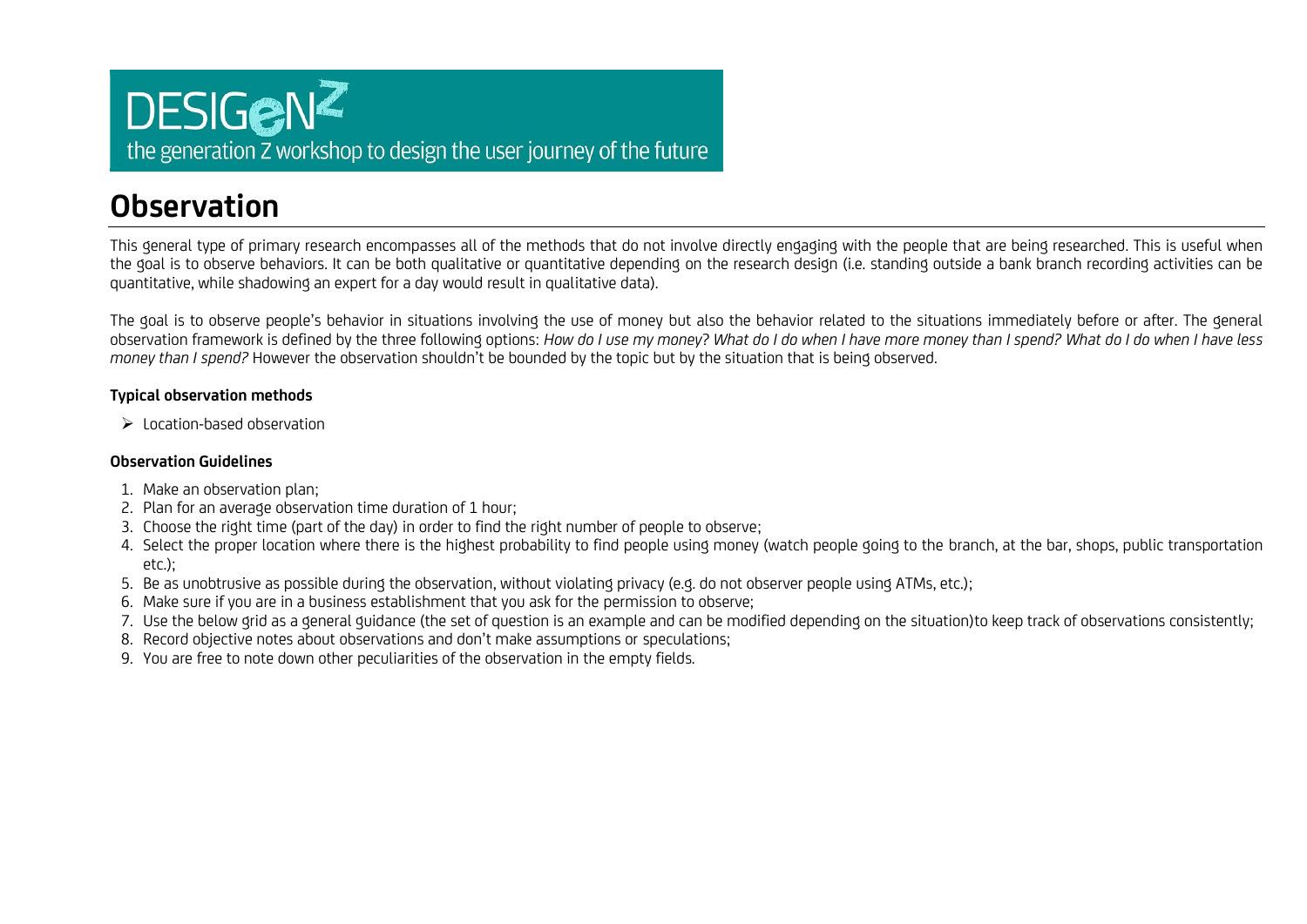# DESIGENZ<br>the generation Z workshop to design the user journey of the future

#### **Observation Grid**

| Date:<br>Time start:<br>Time stop:                                                    |               |               |               |  |
|---------------------------------------------------------------------------------------|---------------|---------------|---------------|--|
|                                                                                       | Observation 1 | Observation 2 | Observation 3 |  |
| Gender (Male/Female)                                                                  |               |               |               |  |
| Type of transaction <sup>1</sup>                                                      |               |               |               |  |
| Location of the transaction (type<br>of place: banks, bars, shops,<br>universities,)  |               |               |               |  |
| When was the transaction carried<br>out?<br>(Morning/Afternoon/Evening)               |               |               |               |  |
| Was the transaction carried out<br>on purpose?                                        |               |               |               |  |
| How long did the transaction last<br>from initiation to finalization? (in<br>minutes) |               |               |               |  |